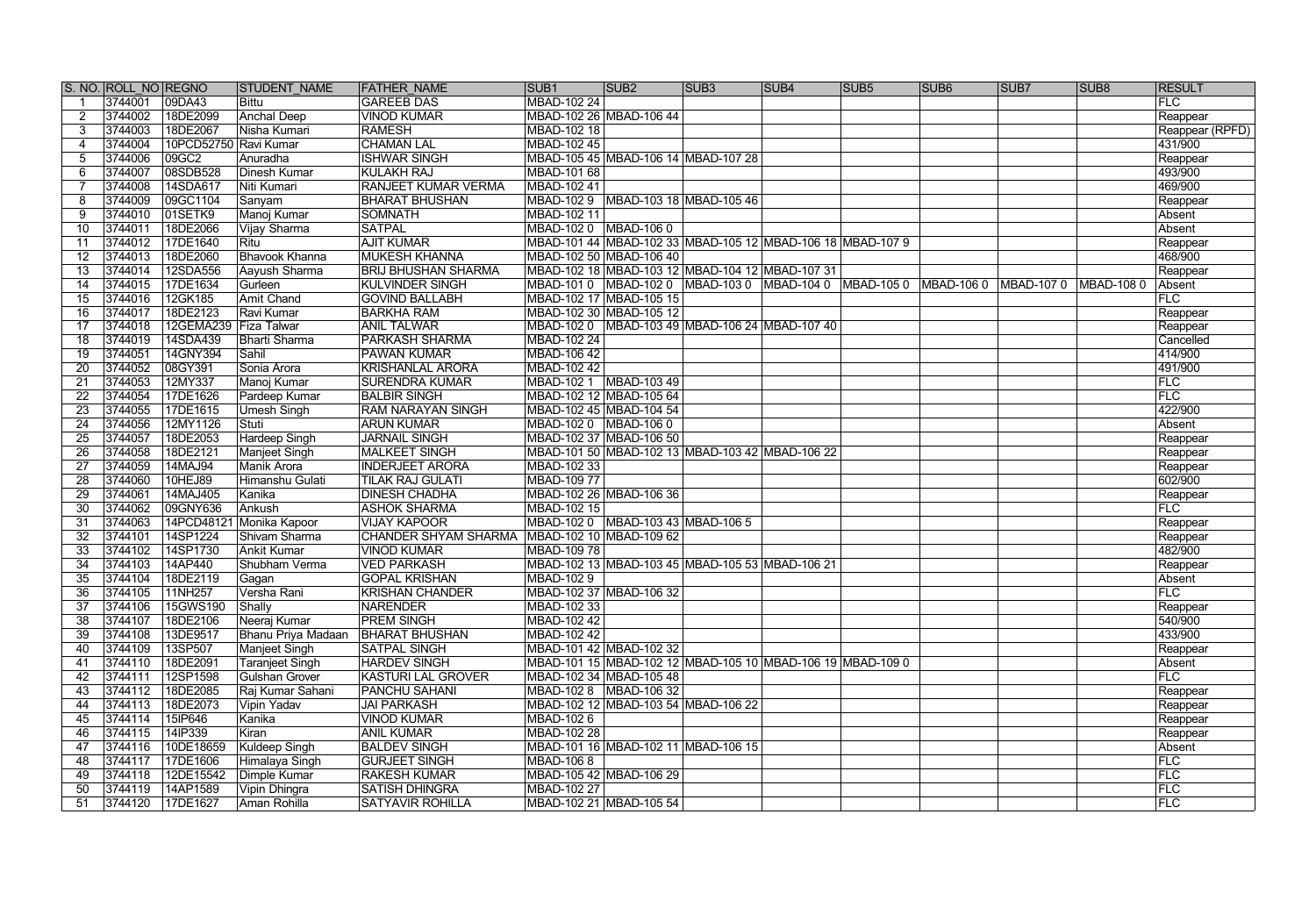|     | 3744121     | 12AP1322          | Sanjay                                | AANAND SINGH                |                    | MBAD-101 59 MBAD-102 15 MBAD-104 40 MBAD-106 13      |                                                                                                          |            |                     |
|-----|-------------|-------------------|---------------------------------------|-----------------------------|--------------------|------------------------------------------------------|----------------------------------------------------------------------------------------------------------|------------|---------------------|
| 52  |             |                   |                                       |                             | MBAD-102 46        |                                                      |                                                                                                          |            | Reappear<br>486/900 |
| 53  | 3744123     |                   | 09PCD64488 Sarabjeet Kaur<br>Shahdab  | <b>SHAMSHER SINGH</b>       |                    |                                                      |                                                                                                          |            |                     |
| 54  | 3744124     | 12AP1354          |                                       | <b>MOHD SHAHJAD</b>         | MBAD-102 13        |                                                      |                                                                                                          |            | Reappear            |
| 55  | 3744125     | 18DE2133          | Shobhit Jain                          | <b>SANJAY JAIN</b>          |                    | MBAD-102 14 MBAD-105 41 MBAD-106 13                  |                                                                                                          |            | Reappear            |
| 56  | 3744126     | 13DE9356          | Rajjat                                | <b>BALDEV</b>               | MBAD-102 14        |                                                      |                                                                                                          |            | Reappear            |
| 57  | 3744127     | 18DE2087          | Tarun                                 | <b>KRISHAN LAL</b>          | MBAD-105 44        |                                                      |                                                                                                          |            | 402/900             |
| 58  | 3744128     | 18DE2065          | Vipul                                 | <b>VIJAY KUMAR</b>          | MBAD-105 48        |                                                      |                                                                                                          |            | 484/900             |
| 59  | 3744129     | 14DE9166          | Ankit Kumar                           | <b>PARMOD SINGHAL</b>       | <b>MBAD-107 40</b> |                                                      |                                                                                                          |            | 458/900             |
| 60  | 3744130     | 18DE2134          | Ankit Bhardwaj                        | <b>RAJPAL</b>               |                    | MBAD-102 18 MBAD-105 35                              |                                                                                                          |            | Reappear            |
| 61  | 3744131     | 17DE1617          | Ankita Malik                          | <b>RAJENDER SINGH MALIK</b> |                    | MBAD-102 43 MBAD-105 22 MBAD-106 12 MBAD-107 21      |                                                                                                          |            | FLC                 |
| 62  | 3744132     | 18DE2120          | <b>Shubham Dhiman</b>                 | <b>DEVENDER KUMAR</b>       |                    | MBAD-102 16 MBAD-105 41 MBAD-106 26 MBAD-107 35      |                                                                                                          |            | Reappear            |
| 63  | 3744133     | 18DE2093          | <b>Praveen Kumar</b>                  | <b>MEHAR SINGH</b>          |                    |                                                      | MBAD-102 10 MBAD-103 17 MBAD-104 40 MBAD-105 25 MBAD-106 17 MBAD-107 18 MBAD-108 15 MBAD-109 86 Reappear |            |                     |
| 64  | 3744134     | 12DE9613          | Jagtar                                | <b>PRITAM SINGH</b>         | MBAD-102 13        |                                                      |                                                                                                          |            | Absent              |
| 65  | 3744135     | 17DE1650          | <b>Dinesh Kumar</b>                   | NAND KISHOR SHARMA          |                    | MBAD-102 1   MBAD-103 43   MBAD-105 19   MBAD-106 11 |                                                                                                          |            | <b>FLC</b>          |
| 66  | 3744136     | 16DE2232          | Vijayant Choudhary                    | <b>BALBIR SINGH</b>         |                    |                                                      |                                                                                                          |            | FLC                 |
| 67  | 3744201     | 18DE2130          | Rubi Bhthala                          | <b>BAHADUR CHAND</b>        |                    |                                                      | MBAD-102 28 MBAD-103 60 MBAD-104 59 MBAD-105 56 MBAD-106 52                                              |            | Reappear            |
| 68  | 3744202     | 13PIJ619          | Mansi Goyal                           | <b>ASHOK GOYAL</b>          | <b>MBAD-1060</b>   |                                                      |                                                                                                          |            | Absent              |
| 69  | 3744203     | 13GH1497          | Deepak Jangra                         | <b>KALWANT SINGH JANGRA</b> |                    | MBAD-102 46 MBAD-105 54 MBAD-106 28                  |                                                                                                          |            | Reappear            |
| 70  | 3744204     | 18DE2069          | Yatin Khanna                          | <b>PREM KUMAR</b>           | <b>MBAD-106 45</b> |                                                      |                                                                                                          |            | 491/900             |
| 71  | 3744205     | 18DE2055          | Sandeep                               | <b>ASHWANI KUMAR</b>        |                    | MBAD-102 33 MBAD-106 40                              |                                                                                                          |            | Reappear            |
| 72  | 3744206     | 18DE2070          | Pritam                                | <b>JOGENDER</b>             |                    | MBAD-101 46 MBAD-102 13 MBAD-103 40 MBAD-106 34      |                                                                                                          |            | Reappear            |
| 73  | 3744207     | 18DE2054          | Anil Kumar                            | <b>HOKAM SINGH</b>          |                    | MBAD-106 25 MBAD-108 58                              |                                                                                                          |            | Reappear            |
| 74  | 3744208     | 12KN1085          | <b>Vikrant</b>                        | <b>MOTILAL</b>              | MBAD-106 33        |                                                      |                                                                                                          |            | Reappear (RPFD)     |
| 75  | 3744209     | 18DE2063          | Rohit                                 | <b>SUNDER SHARMA</b>        |                    | MBAD-101 65 MBAD-103 55 MBAD-106 34                  |                                                                                                          |            |                     |
|     | 3744210     | 18DE2131          |                                       |                             | MBAD-106 31        |                                                      |                                                                                                          |            | Reappear            |
| 76  |             |                   | Sunny Kumar                           | <b>CHARANJEET</b>           |                    |                                                      |                                                                                                          |            | Reappear            |
| 77  | 3744301     | 18DE2101          | Priyanka                              | <b>JAGMEDER</b>             | MBAD-105 59        |                                                      |                                                                                                          |            | 481/900             |
| 78  | 3744302     | 81DP55            | Harish Kumar                          | <b>CHAMELA RAM</b>          | <b>MBAD-106 18</b> |                                                      |                                                                                                          |            | Absent              |
| 79  | 3744303     | 12GA325           | <b>Abhishek Tanwer</b>                | <b>RANDEEP SINGH</b>        |                    | MBAD-102 13 MBAD-103 51 MBAD-105 52                  |                                                                                                          |            | Reappear            |
| 80  | 3744304     | 10MY1547          | <b>Ritu Sharma</b>                    | <b>GUGAN RAM</b>            | MBAD-102 17        |                                                      |                                                                                                          |            | Reappear            |
| 81  | 3744305     | 13ECR555          | Shubham Mittal                        | <b>BRIJBHUSHAN MITTAL</b>   |                    | MBAD-106 54 MBAD-109 65                              |                                                                                                          |            | 525/900             |
| 82  | 3744306     | 13ECR538          | Sahil Arora                           | NARESH ARORA                |                    | MBAD-104 54 MBAD-106 43 MBAD-107 58                  |                                                                                                          |            | 561/900             |
| 83  | 3744307     | 13DMK306          | Dipali                                | <b>SOMNATH KASHYP</b>       | <b>MBAD-106 34</b> |                                                      |                                                                                                          |            | Reappear            |
| 84  | 3744308     | 09DMK356          | Shikha Sharma                         | DHANWANTRI SHARMA           |                    | MBAD-101 48 MBAD-103 47 MBAD-106 22                  |                                                                                                          |            | Reappear            |
| 85  | 3744309     | 14AP1673          | <b>Anchal Arora</b>                   | <b>GURMEET ARORA</b>        | MBAD-102 11        |                                                      |                                                                                                          |            | <b>FLC</b>          |
| 86  | 3744310     | 12PCD78021 Saloni |                                       | <b>SUBHASH CHANDER</b>      | <b>MBAD-102 25</b> |                                                      |                                                                                                          |            | Reappear            |
| 87  | 3744311     | 14MY641           | Mohit Madaan                          | <b>GULSHAN KUMAR</b>        | MBAD-106 26        |                                                      |                                                                                                          |            | Cancelled           |
| 88  | 3744312     | 18DE2090          | Shiv Kumar                            | <b>BARU RAM</b>             |                    | MBAD-101 64 MBAD-106 29                              |                                                                                                          |            | Reappear            |
| 89  | 3744313     | 13UC1004          | Sushila Rawat                         | <b>KESAR SNGH</b>           | MBAD-107 35        |                                                      |                                                                                                          |            | <b>FLC</b>          |
| 90  | 3744314     | 11GMTK138 Aashima |                                       | NARINDER                    |                    | MBAD-103 26 MBAD-105 10                              |                                                                                                          |            | Reappear            |
| 91  | 3744315     | 14UT96            | <b>Vipul Gupta</b>                    | <b>SURESH GUPTA</b>         | <b>MBAD-107 56</b> |                                                      |                                                                                                          |            | 536/900             |
| 92  | 3744316     | 12RK859           | Yogesh Kumar                          | <b>HUKAM CHAND</b>          |                    | MBAD-102 12 MBAD-106 12                              |                                                                                                          |            | Absent              |
| 93  | 3744317     | 17DE1616          | Manjul Chugh                          | <b>RAKESH CHUGH</b>         | MBAD-104 53        |                                                      |                                                                                                          |            | 449/900             |
| 94  | 3744318     | 18DE2058          | Chanderkant                           | <b>SATISH JAGLAN</b>        |                    | MBAD-102 14 MBAD-103 41 MBAD-106 4                   |                                                                                                          |            | Reappear            |
| 95  | 3744319     | 14MS366           | Dharmender Singh                      | <b>KANWAR SINGH</b>         | <b>MBAD-105 55</b> |                                                      |                                                                                                          |            | 498/900             |
| 96  | 3744320     | 14DCK747          | $G$ eetika                            | <b>KISHORI LAL</b>          | <b>MBAD-102 22</b> |                                                      |                                                                                                          |            | Reappear            |
| 97  | 3744321     | 14DCK727          | Shubham Kamboj                        | <b>HARI SINGH KAMBOJ</b>    |                    | MBAD-101 58 MBAD-102 14                              |                                                                                                          |            | Reappear            |
| 98  | 3744322     | 11DCK155          | Vishal                                | <b>ASHOK KUMAR</b>          | MBAD-106 43        |                                                      |                                                                                                          |            | 411/900             |
| 99  | 3744323     | 13DCK393          | Govind Goyal                          | <b>GHANSHYAM DASS GOYAL</b> | MBAD-106 53        |                                                      |                                                                                                          |            | 512/900             |
| 100 | 3744324     | 12DE12741         | Munish Sharma                         | <b>RADHE SHAM</b>           |                    |                                                      |                                                                                                          | MBAD-108 0 | Reappear            |
| 101 | 3744325     | 14DCK641          | Mayank Gupta                          | <b>MAHAVIR GUPTA</b>        | MBAD-102 23        |                                                      |                                                                                                          |            | Reappear            |
| 102 | 3744326     | 12GMTK10          | Pallavi                               | <b>BRIJ MOHAN</b>           |                    | MBAD-105 68 MBAD-106 44 MBAD-107 36                  |                                                                                                          |            | <b>FLC</b>          |
|     | 103 3744327 | 09TERK402         | Naveen Parkash Kalia NAFE SINGH KALIA |                             | MBAD-106 33        |                                                      |                                                                                                          |            | <b>FLC</b>          |